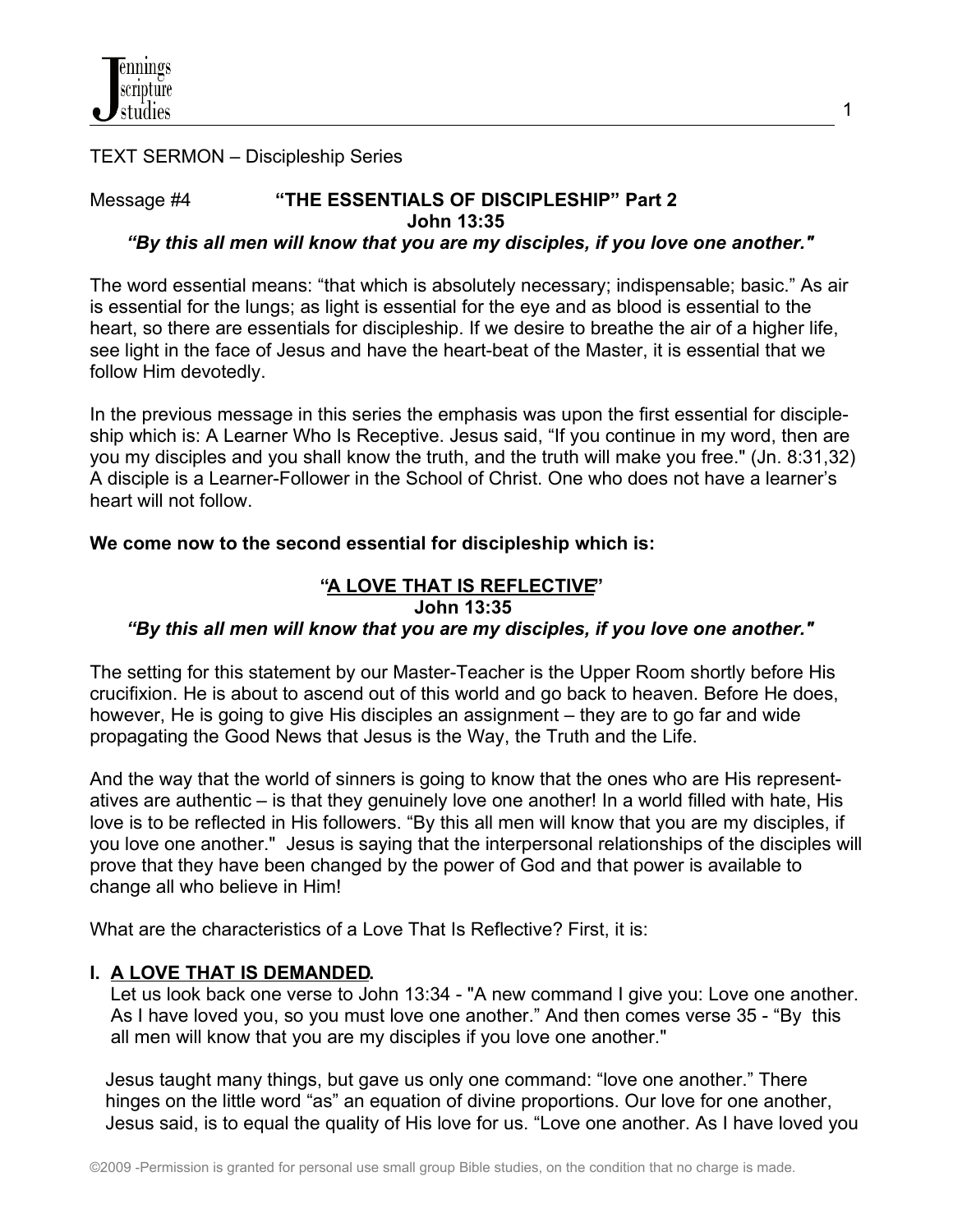so you must love one another." Jesus commands that we love with the same quality and motive. This is the Jesus kind of love.

 He calls this a "new command". At first glance there seems to be some incongruity between the words "love" and "command." Therefore, the first question that we have to answer is this: "can love be demanded?" Obviously this quality of love can be demanded for the Lord demands it! The next question is: "Why is this quality of love demanded? There is a three-part answer to that question as follows:

# **A. This Love Is A Gift From God**.

 Romans 5:5 - "The love of God is shed abroad in our hearts by the Holy Ghost which is given unto us." Or, as the NIV renders it: "God has poured out his love into our hearts by the Holy Spirit, whom he has given us." God has "poured" His love into us – He has "shed abroad" His love in us. This divine quality of love is a gift.

## **B. Giftedness Brings Responsibility.**

 God expects every gift He gives to be used in serving others, not utilized for self aggrandizement. We are to pour out that which He has poured into us! That which He has "shed abroad" in us is to be shared around with others! We are to be channels not reservoirs.

## **C. Giftedness Brings Accountability.**

There is no responsibility without accountability**.** We will, one day, be required to give account of our stewardship, even our stewardship of love. God, the Giver of "every good gift and every perfect gift" (James 1:17) can command us to love because He gave us the gift of His love. Therefore, when Jesus said, "A new command I give you: Love one another. As I have loved you," He expects us to obey.

We see then, that a Love That Is Reflective is a demanded love – it is a different quality of love – a higher level of love that we have received from God and are to lavish on one another.

 **IIlust.** A 4 year old girl had learned the phrase, "love one another" in Sunday School. Her mother asked her to explain what the words meant. She replied, "Well, Mom, it's this way: God is Number One, see, and we are to love God; then we're supposed to love another one. So, if everybody loved Number One and then loved another one also, everybody would get loved." She did not have it exactly right but she wasn't wrong either!

Love That Is Reflective is love that is demanded. In addition, Love That Is Reflective is:

## **II. A LOVE THAT IS DIVINE.**

"As I have loved you, so you must love one another." (John 13:34)

The word "love" is one of the most often used words in the English language. We say we love our spouses, family; cars, dogs, chocolate, sunsets, Grand Canyon, food etc.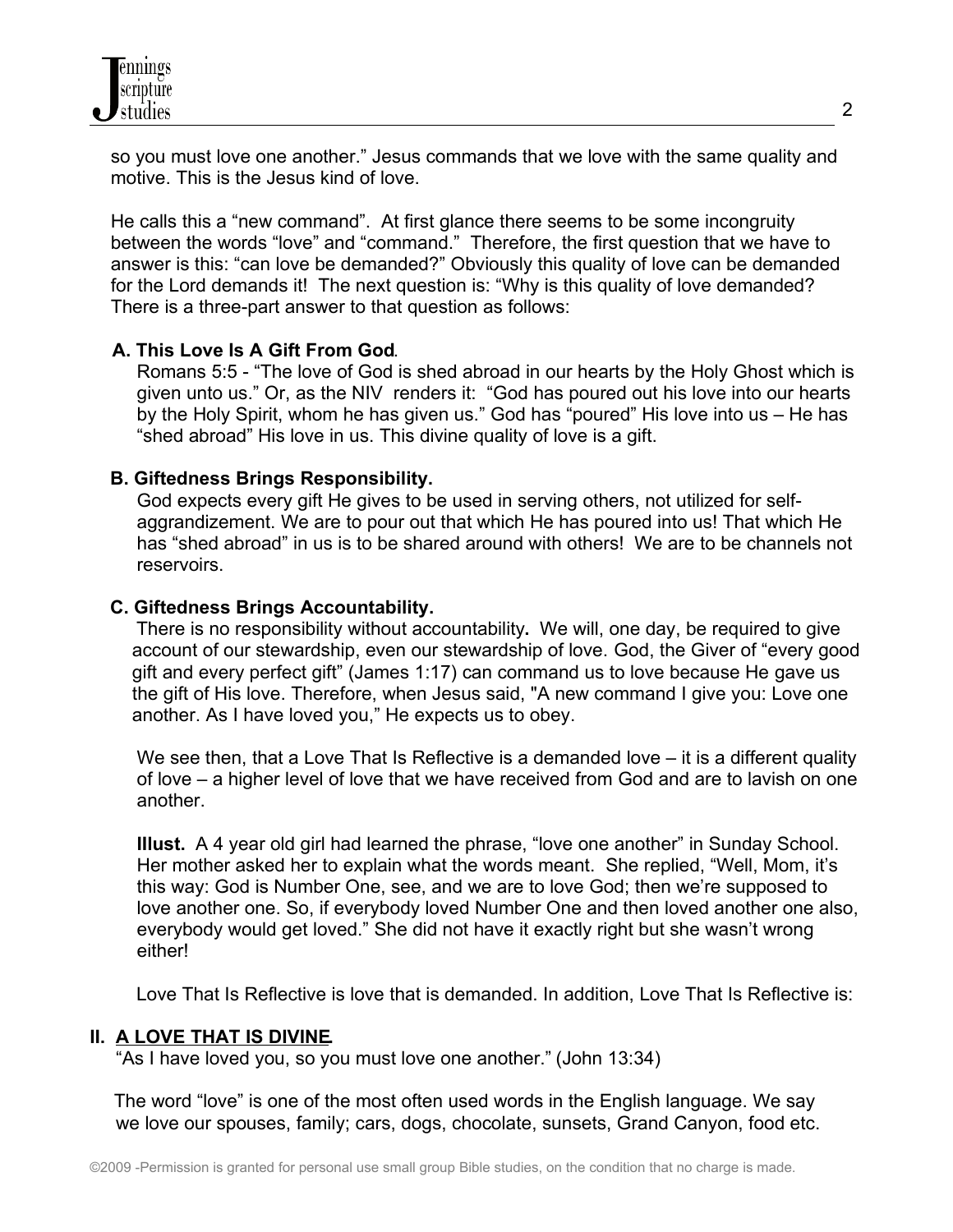and the result is that we become calloused – the word love becomes worn with usage. The English language is limited in "love words". We have "fond", "like", "affection" – but we tend to use "love" for everything we appreciate.

Not so with the Greeks. They had several words for love: "storge", love of things; "eros", sensual love between humans; "phileo", brotherly and family love; "agape", God-like love. When Jesus said, "As I have loved you, so you must love one another", that is "agape" love, God-like love. It is the love with which we are to love others.

In what ways did Jesus demonstrate this God-like love? In at least three ways:

## **A. He Loved With A Selfless Love.**

 No one can honestly say that Jesus was self-centered. His life was a life focused upon others. His life was spent giving His time, attention, energy and even His life for others. He said, "the Son of Man did not come to be served, but to serve, and to give His life a ransom for many." (Matt. 20:28)

 He was on a mission of mercy. His focus was always upon others. Why? He was God and therefore, loved with God-like love! Such love is not self-absorbed but is self-less. It is this very quality of love that He expects of His disciples: "As I have loved you, so you must love one another." (John 13:34)

## **B. He Loved With A Sacrificial Love**.

 In John 15:12-13 Jesus repeats what He said in John 13:35 - "love one another" and then adds to the statement: "My command is this: Love each other as I have loved you. Greater love has no one than this, that he lay down his life for his friends."

 Laying down one's life for others requires a quality of love that is of divine origin. This is not mere human love; this is not Hollywood love; this is heaven's love! Man's love has limits, but God's love knows no boundaries. He has given to us His limitless love which enables us to love as unaided humans could never love.

 **Illust.** Years ago a ship named *The Express of Ireland* sank, and many passengers were drowned. On her first trip of the summer of 1914 the Empress of Ireland sailed away from her berth in Quebec Harbor bound across the North Atlantic to Liverpool, England. Fate, however, had disaster in store for the *Empress of Ireland* and in a veiling fog another ship, the *Storstad,* collided with the *Empress,* piercing her hull and sending her to the bottom. *The Empress of Ireland* took all but 462 of the 1477 souls on board with her.

 Among those who perished were 129 Salvation Army officers. When their bodies were recovered later, not one had a lifebelt! Survivors told how these servants of God had reacted with calmness and courage when informed that the vessel was sinking. There were not enough life preservers to go around, so they bravely removed theirs and gave them to people they felt were not prepared to meet the Lord. Some witnesses told of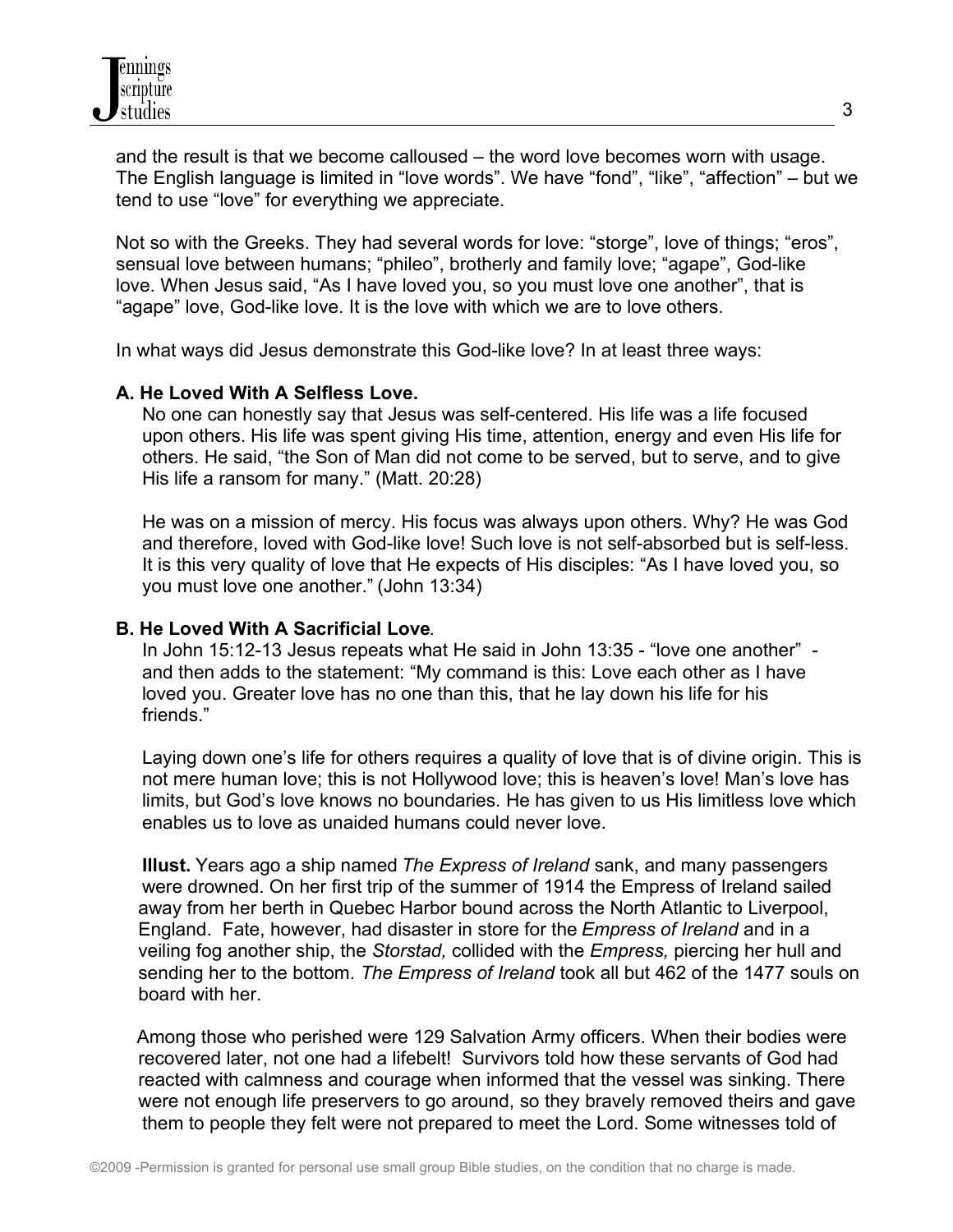hearing those gallant crusaders say, "We know the Savior, so we are ready to die.!"

Those 129 believers were willing to drown so that the unconverted might have the opportunity to receive Christ. They were motivated by the spirit of Him who said, "Greater love has no one than this, that he lay down his life for his friends." Yet the Savior, being more than a mere man, went even further. Demonstrating His deity, He laid down His life for His enemies!

As we think of His sacrifice which is beyond human comparison, we exclaim with the hymn writer in wonder and admiration, "O What Love!"

> "O what love, that He should die for me! Saving grace thus to supply for me; O what love! O what love! Evermore I'll sing it – O what love!"

# **C. He Loved With A Steadfast Love.**

A touching and revealing statement is in John 13:1 - "He loved them to the very end." Some of the disciples were not very lovable at times. Neither are we! Nevertheless, He loves us with an unending, never dying love. That's the way we are to love each other.

 His love brought Him from the highest heights to the lowest depths; it is boundless in its circumference and endless in its reach. Since a disciple is a carbon copy of Christ, we should reflect this divine love which is selfless, sacrificial and steadfast.

> "Others, Lord, yes, others, Let this my motto be That I may live for others And therefore live like thee."

Love that is reflective is love that is demanded, love that is divine and, in addition:

## **III. A LOVE THAT IS DISPLAYED.**

"As I have loved you, so you must love one another." (John 13:34)

 Jesus certainly displayed His love for us and He calls upon His disciples to put the love that has been poured out in our hearts on public display. We have examples of such displays of love among God's people recorded in the New Testament. Consider:

## **A. Past Displays Of This Love.**

This quality of love was evident in the lives of the early disciples of Jesus. Tertullian, the early church historian relates that is his day it was said of Christians, "See how they love one another. See how they are ready to die for one another."

 This mutual love among the followers of Jesus can be traced in the letters of Paul to various churches: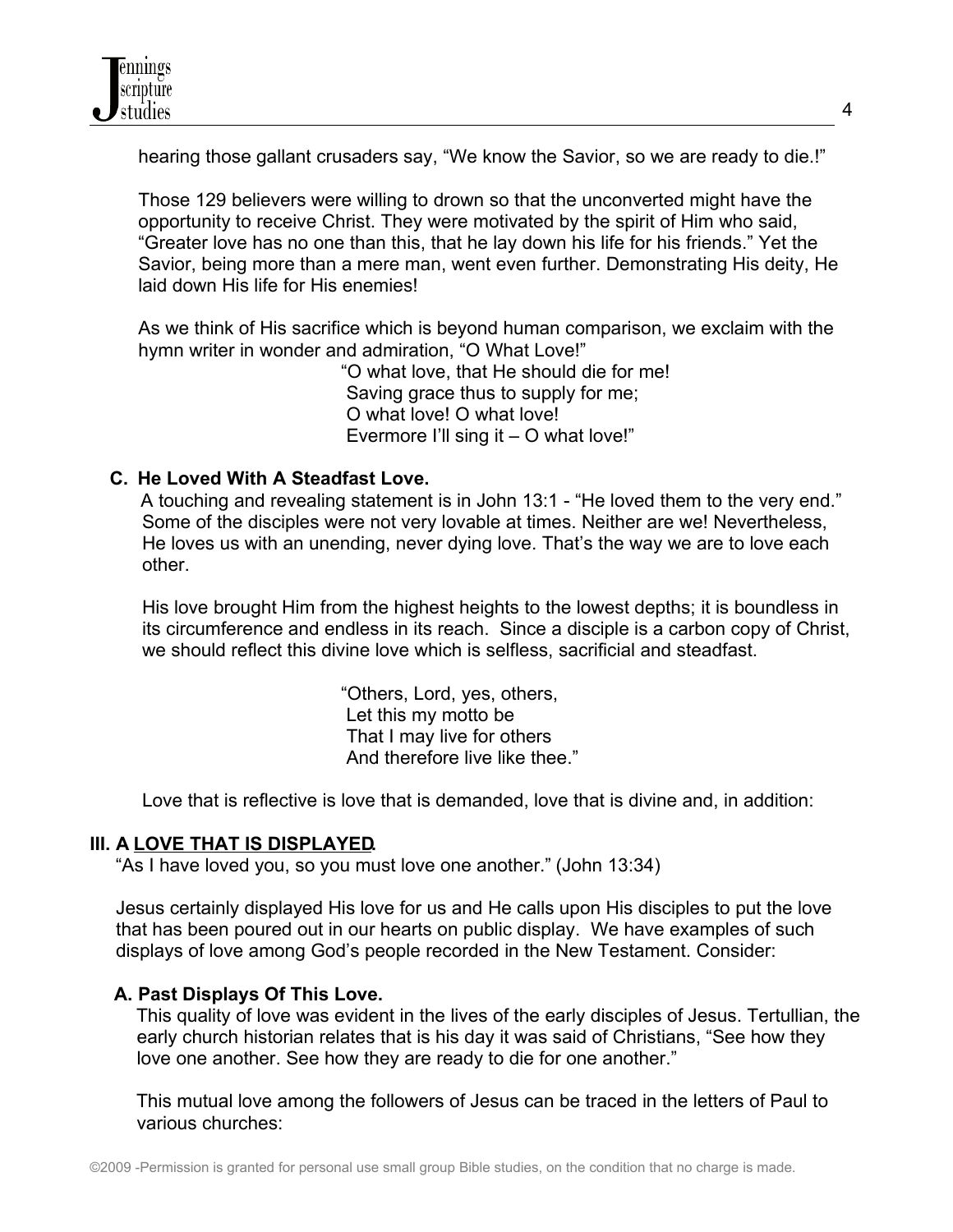

- In writing to the church at Thessalonica Paul commented, "Now about brotherly love we do not need to write to you, for you yourselves have been taught by God to love each other. And in fact, you do love all the brothers throughout Macedonia. Yet we urge you, brothers, to do so more and more." (1 Thess 4:9-10)
- Writing to the Ephesians, Paul referred to their "love to all the saints." (Eph. 1:15)
- He commended the Colossians for their "love in the Spirit." (Col. 1:8)

But that was a long time ago. What about the present? Are we cultivating this quality of love in our lives individually and in our churches collectively? Do the unsaved around us sense that we professing followers of Christ are bound together by love? If the world is ever to be convinced of the reality of Christ, then there must be the reality of Christ's love in the lives of His followers. How, in practical ways, can we reflect Christ's love?

#### **B. Practical Displays Of This Love.**

 A quick review of the Love Chapter of the New Testament will refresh our minds about the practical aspects of God-like love:

 "Love is patient, love is kind. It does not envy, it does not boast, it is not proud. It is not rude, it is not self-seeking, it is not easily angered, it keeps no record of wrongs. Love does not delight in evil but rejoices with the truth. It always protects, always trusts, always hopes, always perseveres." (I Cor.13:4-7)

## *Notice 7 Negatives:*

- v.4 *" it does not boast, it is not proud.*
- v.*5 " It is not rude, it is not self-seeking, it is not easily angered, it keeps no record of wrongs.*
- *v.6 "Love does not delight in evil"*

## *Notice 7 Positives:*

- v.4 *"Love is patient, love is kind.*
- v.6 "*rejoices in truth"*
- v.7 "*It always protects, always trusts, always hopes, always perseveres."*

 We see many demonstrations and demonstrators on television and in our streets. The majority of them seem to be demonstrations in opposition to something. What this old world needs is a demonstration of divine love by professing followers of the Lord Jesus Christ.

#### **SUMMATION**

Essential to discipleship is not only A Learner Who Is Receptive but A Love That Is Reflective. This love is demanded of us because it is a divine gift and we are to put this quality of love on display before a watching and love-hungry world!

In our universe we have a sun and a moon. The sun is the source of light and warmth. The moon has no light of its own – it only reflects the sun's light. In the spiritual universe, the Lord